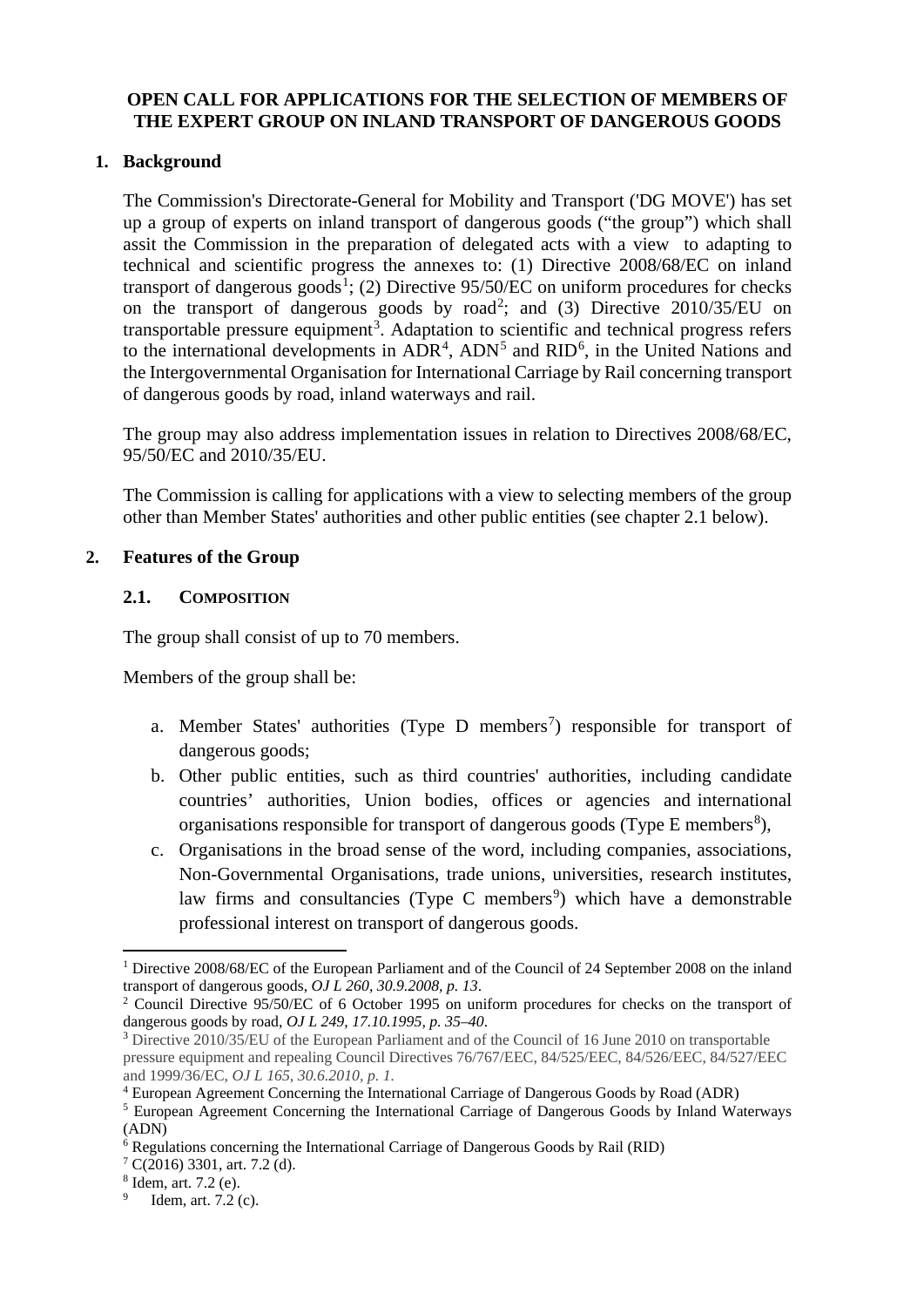Members shall nominate their representatives and shall be responsible for ensuring that their representatives provide a high level of expertise. Members may appoint representatives on an *ad hoc* basis, depending on the meeting agenda. Each member shall inform DG MOVE in writing (e-mail) in advance of the expert(s) that shall represent them at a specific group meeting.

DG MOVE may refuse the nomination of a representative by an organisation referred to under point c) if it considers this nomination inappropriate in light of the requirements specified in chapter 4 of this call. In such case, the organisation concerned shall be asked to appoint another representative.

Only Type C members shall be selected *via* the present call for applications.

# **2.2. APPOINTMENT**

Members shall be appointed by the Director General of DG MOVE from applicants complying with the requirements referred to in chapter 4 of this call.

Members shall be appointed for five years. They shall remain in office until replaced. Their term of office may be renewed at the end of each term for five years.

Registration in the Transparency Register<sup>[10](#page-1-0)</sup> is required for organisations to be appointed.

Members who are no longer capable of contributing effectively to the group's deliberations, who in the opinion of DG MOVE do not comply with the conditions set out in Article 339 of the Treaty on the Functioning of the European Union or who resign, shall no longer be invited to participate in any meetings of the group and may be replaced for the remainder of their term of office.

# **2.3 RULES OF ENGAGEMENT AND OPERATION OF THE GROUP**

The group shall be chaired by a representative of DG MOVE.

The group shall act at the request of DG MOVE, in compliance with the Commission's horizontal rules on expert groups ('the horizontal rules') $^{11}$  $^{11}$  $^{11}$ .

In principle, the group shall meet twice per year on Commission premises in order to discuss issues related to the adaptation to scientific and technical progress in the fields covered by Directives 2008/68/EC, 95/50/EC and 2010/35/EU, as well as to their implementation. DG MOVE shall provide secretarial services.

Members' representatives should be prepared to attend meetings systematically, to contribute actively to discussions in the group, to be involved in preparatory work ahead of meetings, to examine and provide comments on documents under discussion, and to act, as appropriate, as 'rapporteurs' on *ad hoc* basis.

As a general rule, working documents will be drafted in English and meetings will be also conducted in English.

The group shall adopt its opinions, recommendations or reports by consensus. In the event of a vote, the outcome of the vote shall be decided by simple majority of the members. The members that voted against or abstained shall have the right to have a document

<span id="page-1-0"></span><sup>&</sup>lt;sup>10</sup> <http://ec.europa.eu/transparencyregister/public/homePage.do?locale=en#en><br><sup>11</sup> C(2016) 3301

<span id="page-1-1"></span> $C(2016)$  3301.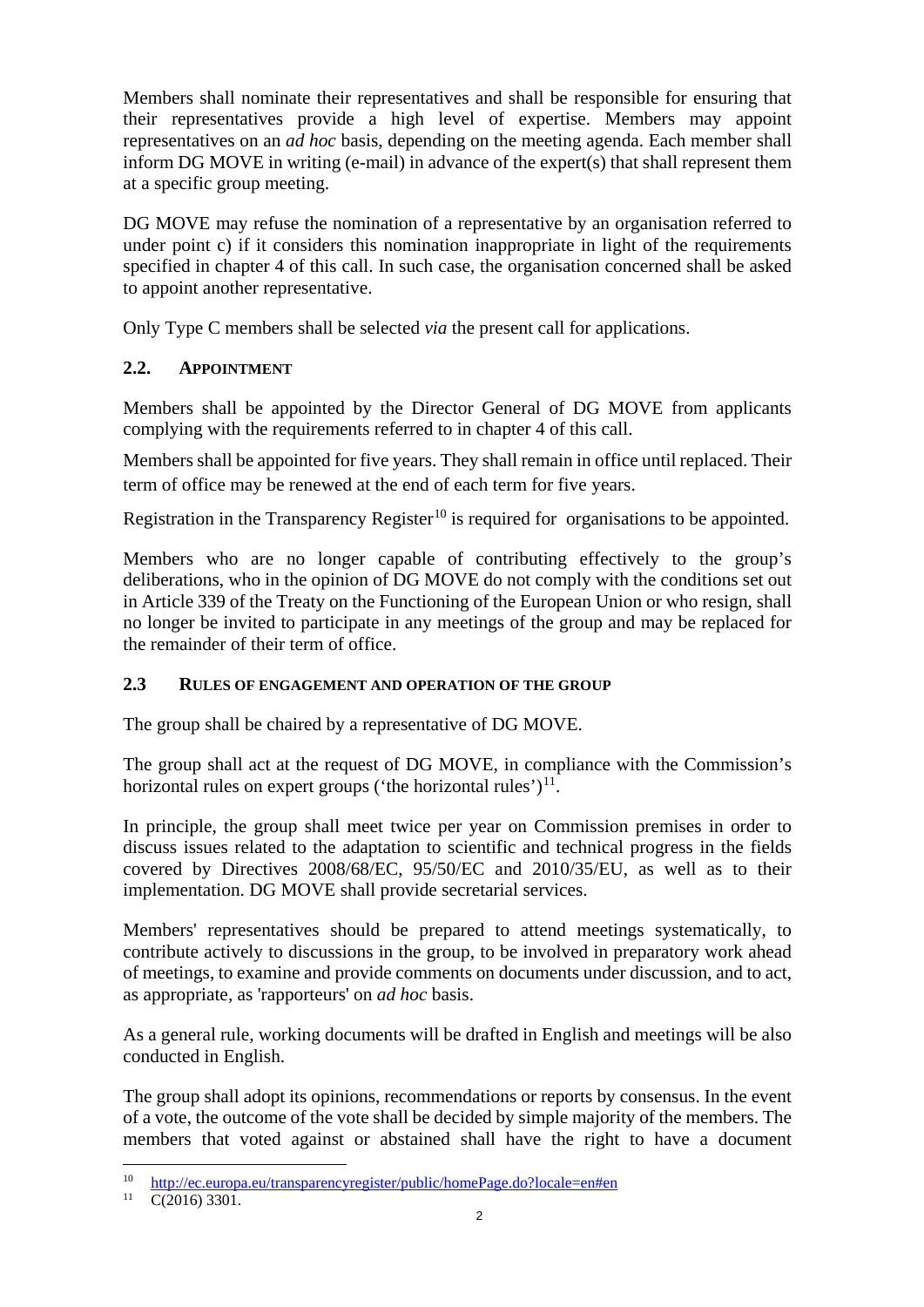summarising the reasons for their position annexed to the opinions, recommendations or reports.

In agreement with DG MOVE, the group may, by simple majority of its members, decide that deliberations shall be public.

Participants in the activities of the group and sub-groups shall not be remunerated for the services they offer. Travel and subsistence expenses incurred by Type C and Type E members in the activities of the group and sub-groups shall not be reimbursed by the Commission. Travel and subsistence expenses incurred to attend the activities of the group shall be reimbursed by the Commission to one government expert per EU Member State. Reimbursement will be made in accordance with the provisions in force within the Commission and within the limits of the available appropriations allocated to the Commission departments under the annual procedure for the allocation of resources.

The members of the group and their representatives, as well as invited experts and observers, are subject to the obligation of professional secrecy, which by virtue of the Treaties and the rules implementing them applies to all members of the institutions and their staff, as well as to the Commission's rules on security regarding the protection of Union classified information, laid down in Commission Decisions (EU, Euratom) 2015/443[12](#page-2-0) and 2015/444[13](#page-2-1). Should they fail to respect these obligations, the Commission may take all appropriate measures.

On a proposal by and in agreement with DG MOVE, the group shall adopt its rules of procedure on the basis of the standard rules of procedure for expert groups.

DG MOVE may invite experts with specific expertise with respect to a subject matter on the agenda to take part in the work of the group or sub-groups on an ad-hoc basis.

Individuals, organisations and public entities other than Member States' authorities may be granted an observer status, in compliance with the horizontal rules, by direct invitation. Organisations and public entities appointed as observers shall nominate their representatives. Observers and their representatives may be permitted by the Chair to take part in the discussions of the group and provide expertise. However, they shall not have voting rights and shall not participate in the formulation of recommendations or advice of the group.

DG MOVE may set up sub-groups for the purpose of providing the Commission with specific advice and support to the preparation of individual delegated acts.

At present, it is the intention of DG MOVE to set up two sub-groups, whose tasks shall be:

- Sub-group 1: to assess whether to adapt to technical and scientific progress the annexes to Directive 95/50/EC;
- Sub-group 2: to assess whether to adapt to technical and scientific progress the annexes to Directive 2010/35/EU.

Members of sub-groups shall include Type D members and may include Type C and Type E members. Sub-groups shall operate in compliance with the horizontal rules and shall

<span id="page-2-0"></span><sup>&</sup>lt;sup>12</sup> Commission Decision (EU, Euratom) 2015/443 of 13 March 2015 on Security in the Commission (OJ L 72, 17.3.2015, p. 41).

<span id="page-2-1"></span><sup>&</sup>lt;sup>13</sup> Commission Decision (EU, Euratom) 2015/444 of 13 March 2015 on the security rules for protecting EU classified information (OJ L 72, 17.3.2015, p. 53).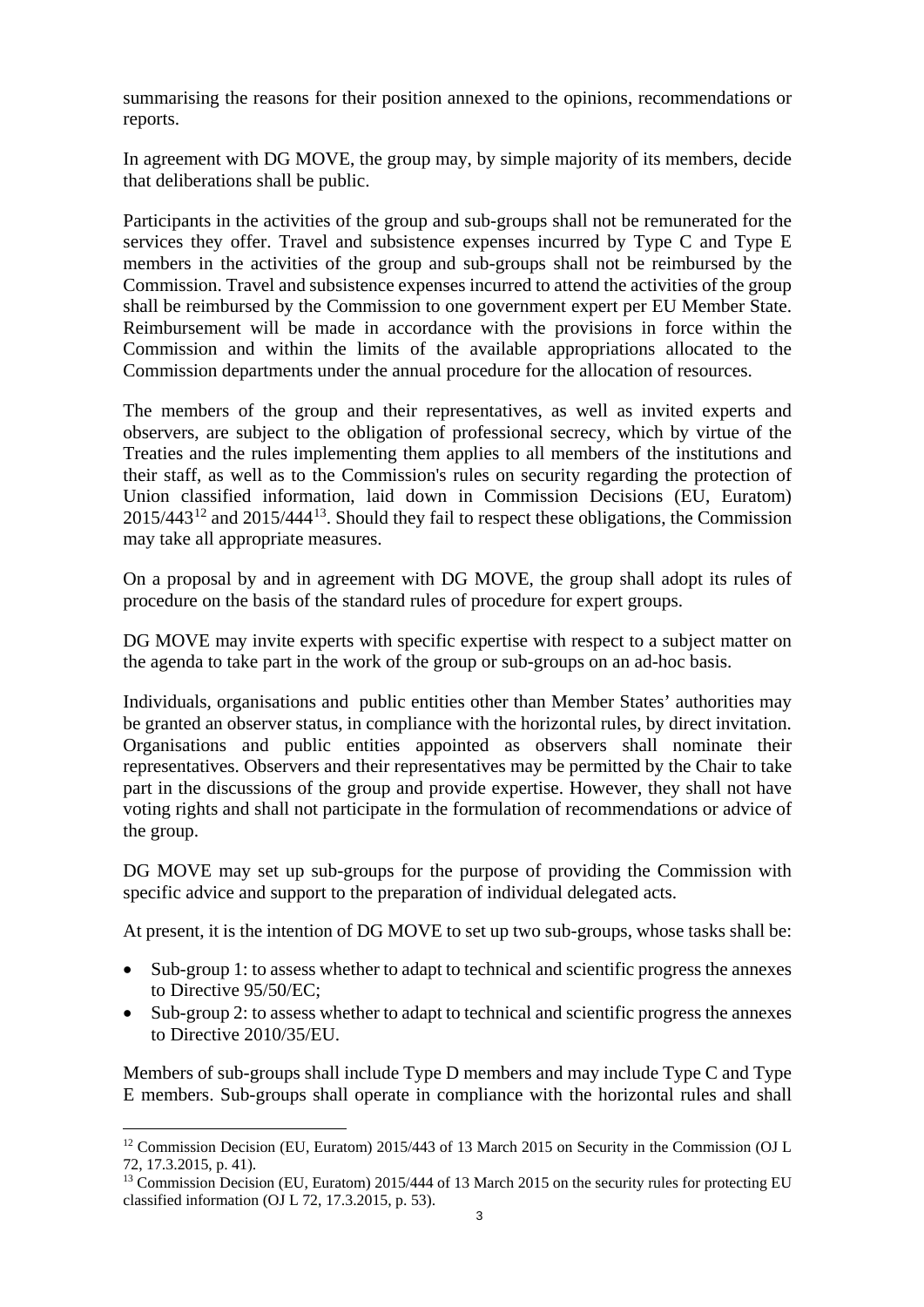report to the group. They shall be dissolved as soon as their mandate is fulfilled. The group, in agreement with DG MOVE, shall steer and oversee the work carried out by sub-groups and help compiling and assessing the results and findings obtained from the sub-groups' work. The members of sub-groups that are not members of the group shall be selected via a public call for applications.

# **2.4. TRANSPARENCY**

The group and its sub-groups shall be registered in the Register of Commission expert groups and other similar entities ('the Register of expert groups') $^{14}$ .

As concerns the group and sub-groups composition, DG MOVE shall publish the following data on the Register of expert groups:

- the name of Member States' authorities;
- the name of public entities other than Member States' authorities;
- the name of member organisations; the interest represented shall be disclosed;
- the name of observers.

DG MOVE shall make available all relevant documents, including the agendas, the minutes and the participants' submissions, either on the Register of expert groups or *via* a link from the Register to a dedicated website, where this information can be found. Access to dedicated websites shall not be submitted to user registration or any other restriction. In particular, DG MOVE shall ensure publication of the agenda and other relevant background documents in due time ahead of the meeting, followed by timely publication of minutes. Exceptions to publication shall only be foreseen where it is deemed that disclosure of a document would undermine the protection of a public or private interest as defined in Article 4 of Regulation (EC)  $N^{\circ}$  1049/2001<sup>[15](#page-3-1)</sup>.

Personal data shall be collected, processed and published in accordance with Regulation (EU) No 2018/1725.

# **3. Application procedure**

Interested organisations are invited to submit their application to the European Commission, DG MOVE.

Applications must be completed in one of the official languages of the European Union. However, applications in English would facilitate the evaluation procedure. If another language is used, it would be helpful to include a summary of the application in English.

Organisations shall indicate the name of their representative(s) in the group, preferably indicating the names of one regular representative and one alternate representative.

An application will be deemed admissible only if it is sent by the deadline and includes the documents referred to below. All documents submitted by applicants should be duly filled

<span id="page-3-0"></span> <sup>14</sup> <http://ec.europa.eu/transparency/regexpert/index.cfm>

<span id="page-3-1"></span><sup>&</sup>lt;sup>15</sup> These exceptions are intended to protect public security, military affairs, international relations, financial, monetary or economic policy, privacy and integrity of the individual, commercial interests, court proceedings and legal advice, inspections/investigations/audits and the institution's decision-making process.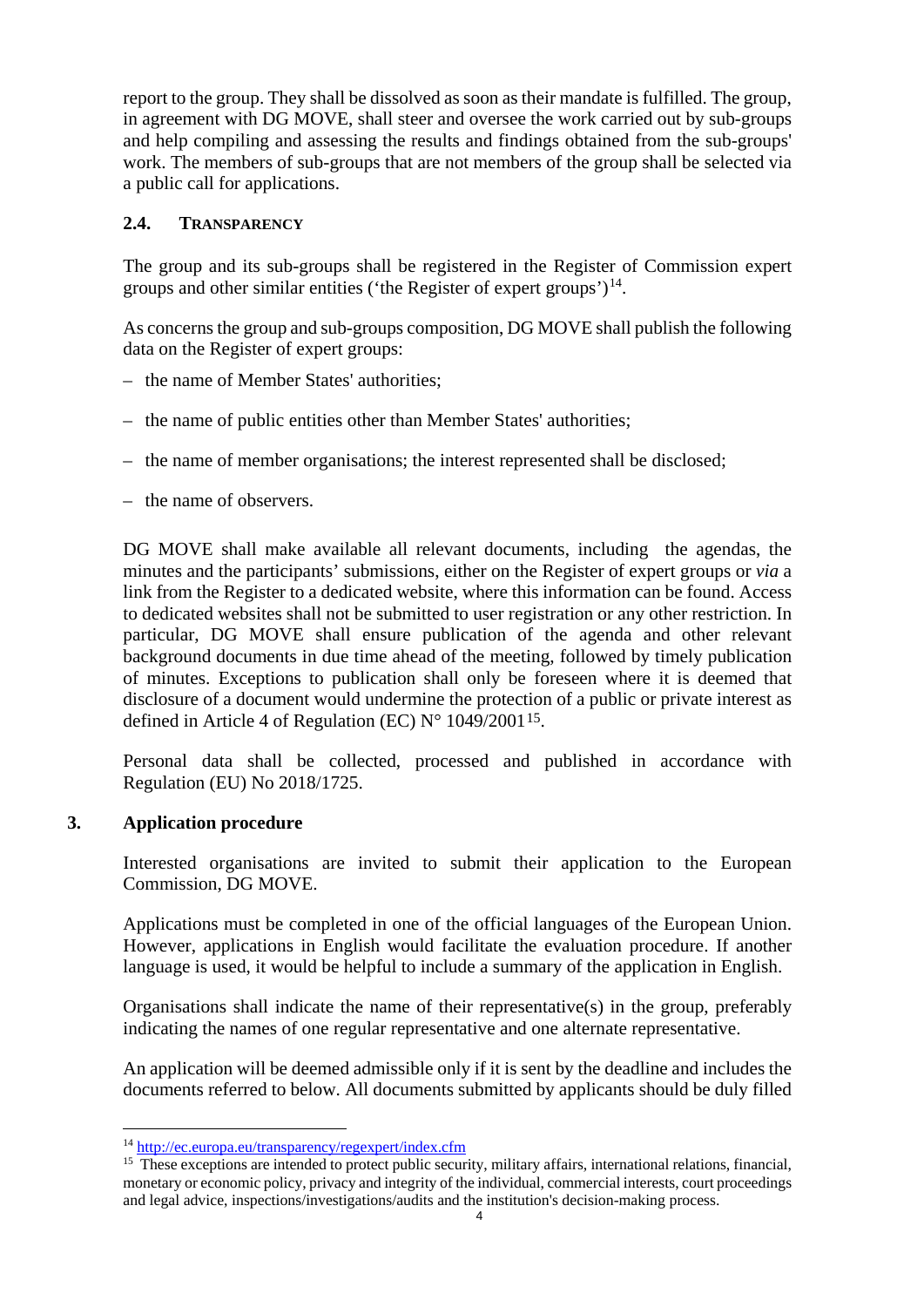# in, legible, signed and numbered sequentially.

### Supporting documents

Each application shall include the following documents:

- a cover letter explaining the applicant's motivation for answering this call and stating what contribution the applicant could make to the group;
- a classification form duly filled in specifying the member category for which the application is made (Annex I);
- a selection criteria form duly filled in documenting how the applicant fulfills the selection criteria listed in chapter 4 of this call (Annex II).

For individuals indicated by organisations as their representatives, a *curriculum vitae* (CV) shall also be provided, preferably not exceeding three pages. All CVs shall be submitted in the European format [\(https://europass.cedefop.europa.eu/en/documents/curriculum](https://europass.cedefop.europa.eu/en/documents/curriculum-vitae/templates-instructions)[vitae/templates-instructions](https://europass.cedefop.europa.eu/en/documents/curriculum-vitae/templates-instructions) ).

Additional supporting documents (e.g. publications) may be requested at a later stage.

### Deadline for application

This call will remain open. Applications can be received at any given time throughout the existence of the group. DG MOVE, in consultation with other relevant Commission departments, shall organise the first round of assessments in view of the first meeting of the group in spring 2020. In order for applications to be assessed in this first round, they shall be sent **by 8 May 2020 at the latest**.

Following the first selection round, DG MOVE, in consultation with other relevant Commission departments, shall assess applications received should the work of the group require additional members.

The date of sending will be established as follows:

- Where applications are sent by e-mail to the following e-mail address: MOVE-TDG-EXPERT-GROUP@ec.europa.eu, the date of the e-mail will be considered the date of sending.
- Where applications are sent by post to the following address: European Commission, DG MOVE, Unit C.2 Road Safety secretariat – Rue de Mot 28, B-1040 Brussels, the postmark will be considered the date of sending.
- Where applications are hand-delivered to the following address: European Commission, DG MOVE, Unit Unit C.2 Road Safety secretariat – Rue de Mot 28, B-1040 Brussels, the date on the receipt given upon delivery will be considered the date of sending.

# **4. Selection criteria**

DG MOVE will take the following criteria into account when assessing applications:

– proven and relevant competence and experience, including at European and / or international level, in areas relevant to transport of dangerous goods, checks on the transport of dangerous goods by road, as well as transportable pressure equipment;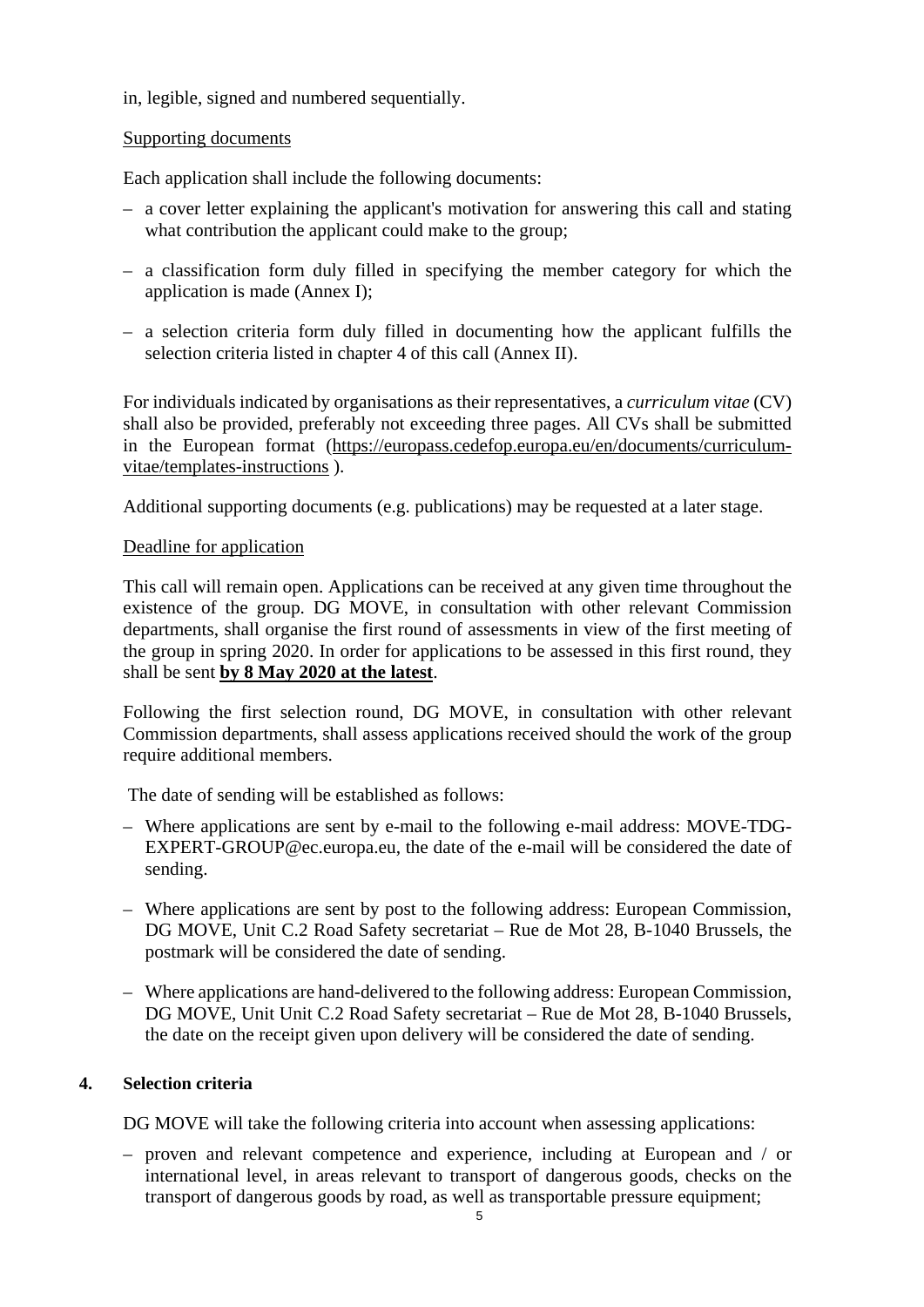- representativeness and / or market share of the organisation in areas relevant to transport of dangerous goods, its enforcement, as well as transportable pressure equipment at EU level ;
- competence, experience and hierarchical level of the proposed representatives ;
- good knowledge of the English language of the proposed representatives allowing active participation in the discussions.

## **5. Selection procedure**

The selection procedure shall consist of an assessment of the applications performed by DG MOVE against the selection criteria listed in chapter 4 of this call, followed by the establishment of a list of the most suitable applicants, and concluded by the appointment of the members of the group.

When defining the composition of the group, DG MOVE shall aim at ensuring, as far as possible, a high level of expertise, as well as a balanced representation of relevant know how and areas of interest, while taking into account the specific tasks of the group, the type of expertise required, as well as the relevance of the applications received.

For any further information please contact MOVE TDG EXPERT GROUP [MOVE-TDG-](mailto:MOVE-TDG-EXPERT-GROUP@ec.europa.eu)[EXPERT-GROUP@ec.europa.eu.](mailto:MOVE-TDG-EXPERT-GROUP@ec.europa.eu)

# ANNEXES:

- Annex I: Classification form
- Annex II: Selection criteria form
- Annex III: Privacy statement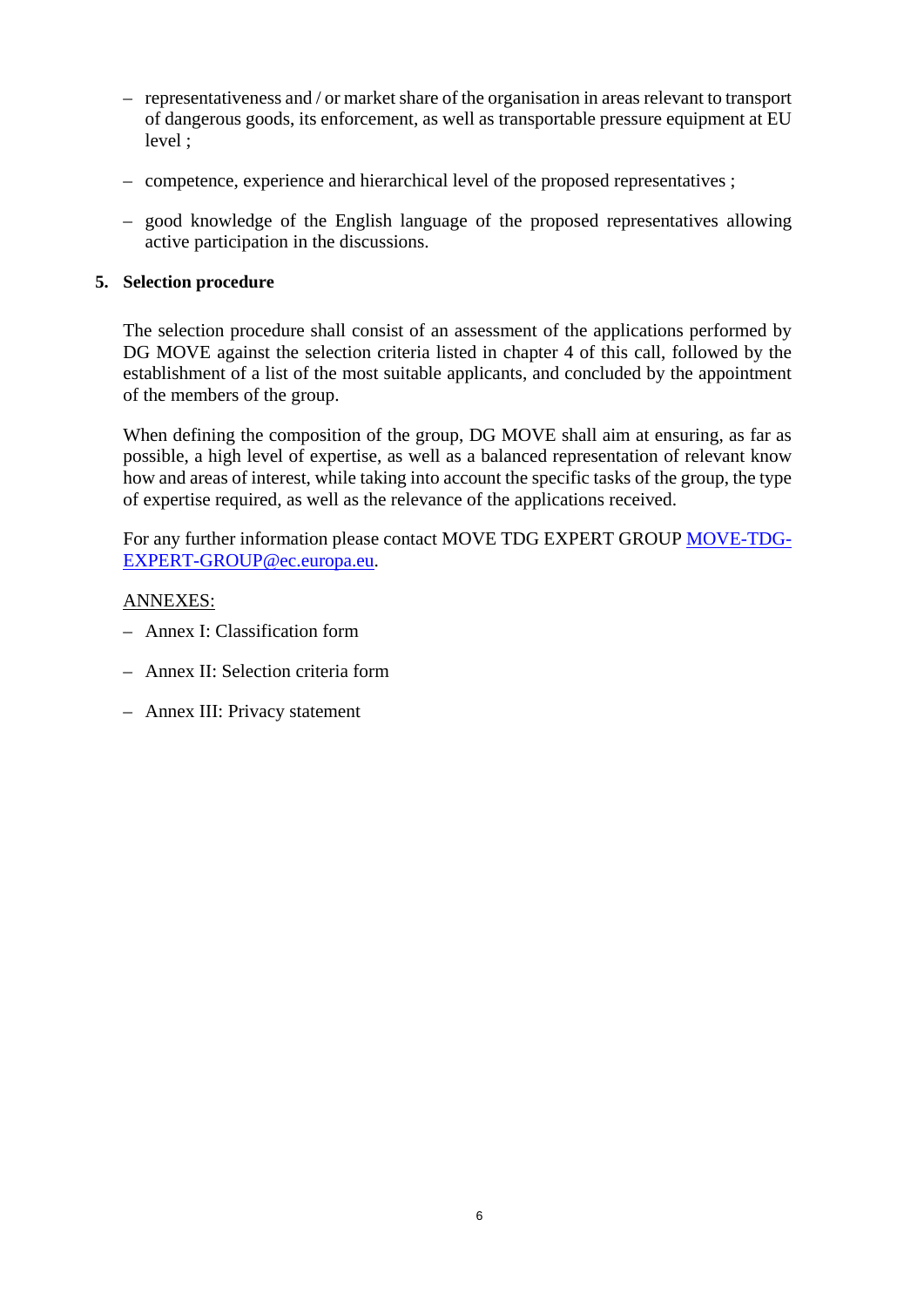# **Annex I - Classification form[16](#page-6-0)**

# To be filled in by all applicants

This application is made as:

# **An organisation (Type C member)**.

Transparency Register identification number: […]

\*\*\*

# To be filled in by organisations applying to be appointed as Type C members

This application is made as the following **type of organisation**: (*please select only one option, taking into account the definitions indicated below*).

- $\Box$  a) Academia, research Institutes and Think Tanks
- $\Box$  b) Banks/Financial institutions
- $\Box$  c) Companies/groups
- $\Box$  d) Law firms
- $\Box$  e) NGOs
- $\Box$  f) Professionals' associations
- $\Box$  g) Professional consultancies
- $\Box$  h) Trade and business associations
- $\Box$  i) Trade unions
- $\Box$  j) Other (please specify):

### Definitions for organisation types

### **Academia, Research Institutes and Think Tanks**

Universities, schools, research centers, think tanks and other similar bodies performing academic and/or educational activities.

### **Banks/Financial institutions**

Banks and other similar bodies providing financial services, including financial intermediation. All sorts of banks should be classified within this category, including national central banks.

### **Companies/groups**

<span id="page-6-0"></span><sup>&</sup>lt;sup>16</sup> This form <u>must</u> be filled in, signed and returned with the application.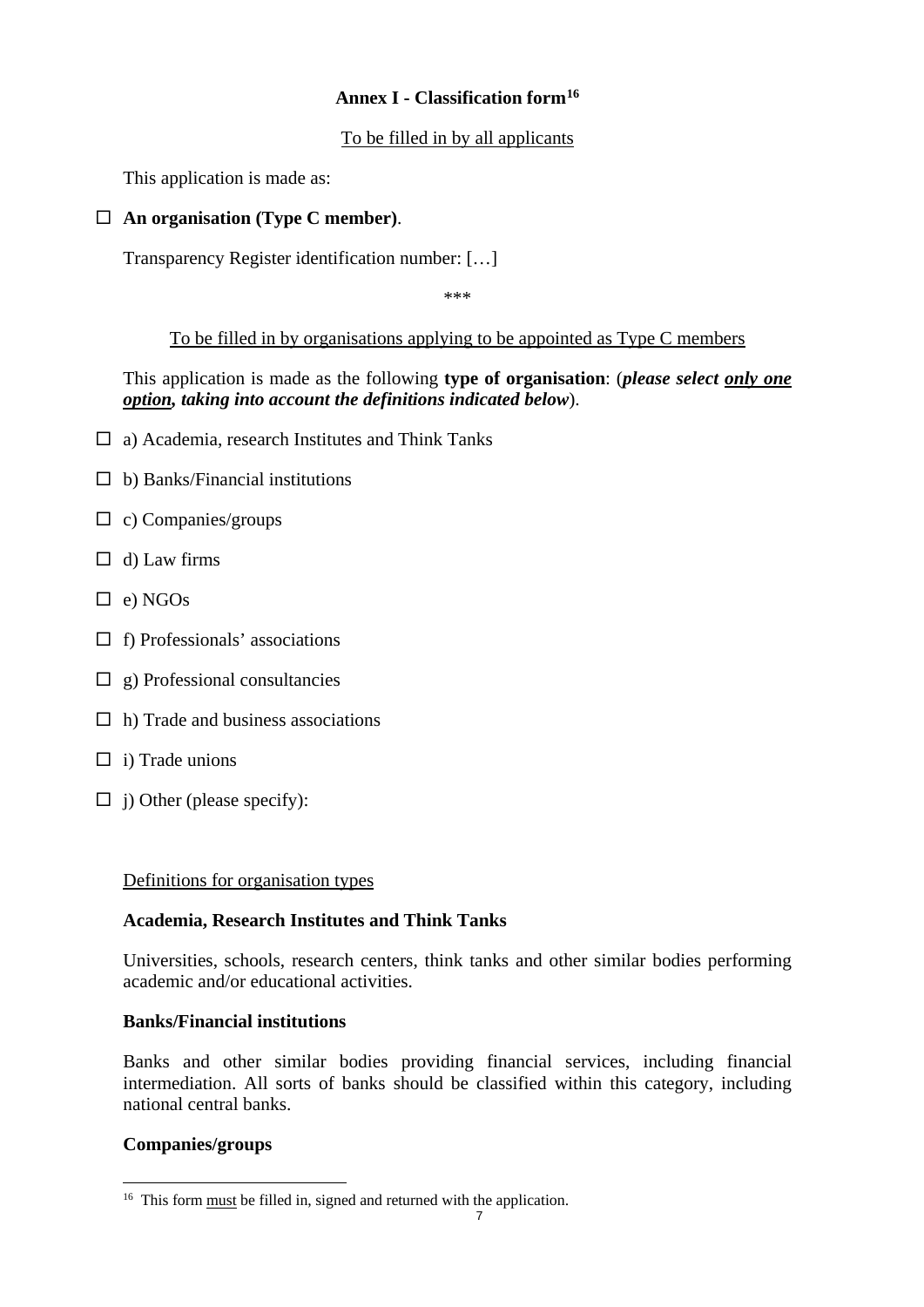Individual companies or groups of companies operating in the business sector, whether they are national companies or multinational ones.

# **Law firms**

Business entities formed by one or more lawyers to engage in the practice of law. The primary service rendered by a law firm is to advise clients (individuals or corporations) about their legal rights and responsibilities, and to represent clients in civil or criminal cases, business transactions, and other matters in which legal advice and other assistance are sought.

# **NGOs**

Non-profit organisations which are independent from public authorities and commercial organisations. Some NGOs are organised around specific issues, such as environment, consumer affairs, health and human rights.

### **Professionals' associations**

Non-profit organisations seeking to further the interests of individuals engaged in a particular profession, such as physicians, nurses, architects, engineers and lawyers. Professionals' associations are different from business associations, as they promote and defend the interests of individuals carrying on a specific profession, not the interests of companies operating in the business sector.

### **Professional consultancies**

Firms carrying on, on behalf of clients, activities involving advocacy, lobbying, promotion, public affairs and relations with public authorities.

### **Trade and business associations**

Private bodies representing the interests of its members operating in the business sector.

### **Trade unions**

Organisations of workers. The most common activities performed by trade unions include the negotiation of [wages,](https://en.wikipedia.org/wiki/Wage) work rules, rules governing hiring, firing and promotion of workers.

### **Other organisations**

Organisations which are not possible to classify in any other category.

\*\*\*

To be filled in by organisations applying to be appointed as Type C members

The applicant shall represent the following **interest**: (*please select one or more options, taking into account the definitions indicated below*):

□ a) Academia/Research

 $\Box$  b) Civil society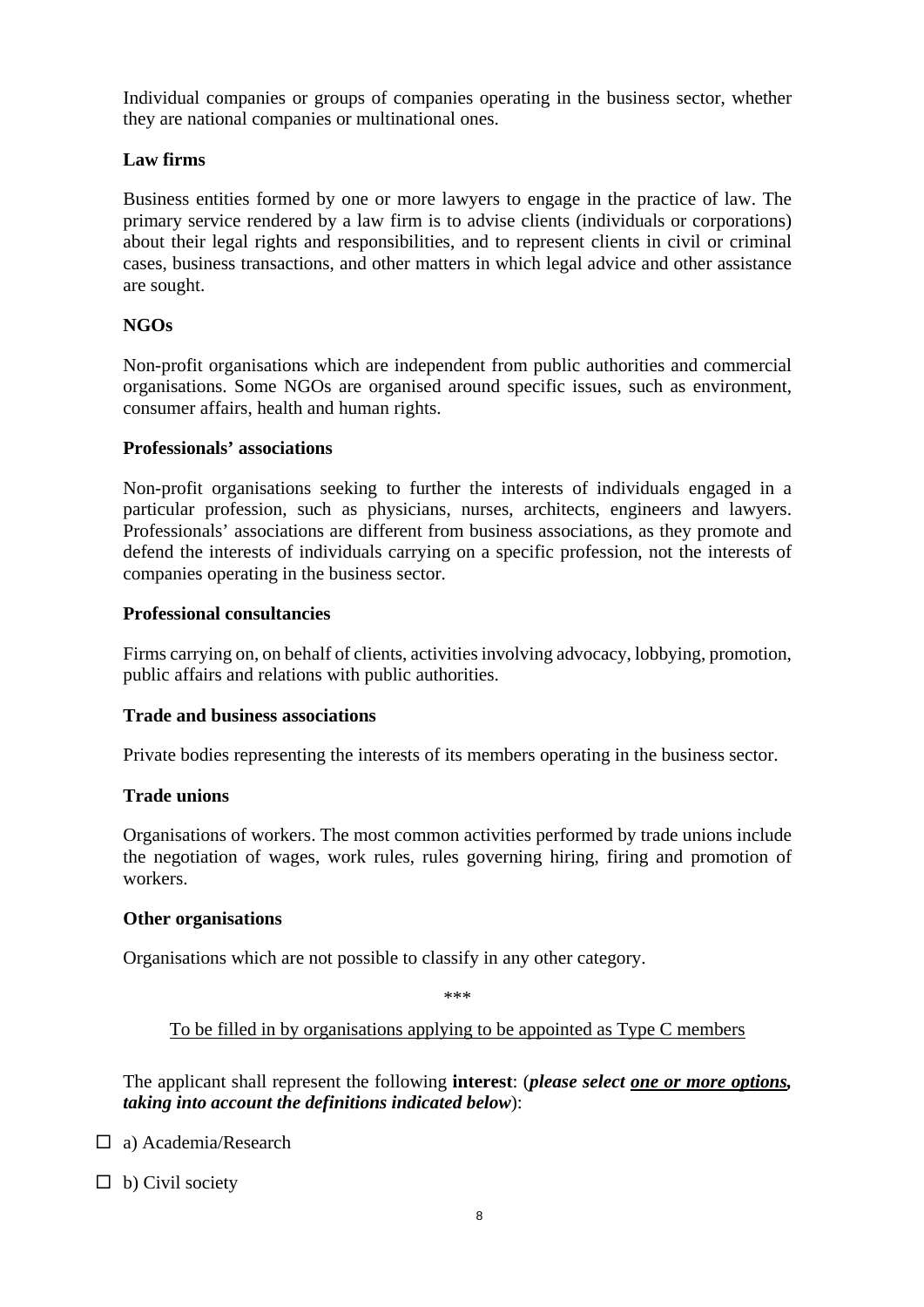$\Box$  c) Employees/Workers

- $\Box$  d) Finance
- $\Box$  e) Industry
- $\Box$  f) Professionals
- $\Box$  g) SMEs
- $\Box$  h) Other (please specify):

### Definitions for interests represented

### **Academia/Research**

Universities, schools, research centers, think tanks and other similar bodies performing academic and/or educational activities.

# **Civil society**

Civil society can be defined as the aggregate of non-governmental organisations and institutions that manifest interests and will of citizens or as individuals and organisations in a society which are independent of the government.

### **Employees/workers**

Individuals working part-time or full-time under a contract of employment whether oral or written, express or implied, and having recognized rights and duties.

### **Finance**

The management of revenues or the conduct or transaction of money matters, as in the fields of banking, insurance and investment.

### **Industry**

Companies and groups of companies whose number of employees and turnover or balance sheet total are higher than the ones of SMEs (see below).

### **Professionals**

Individuals operating in a particular profession, such as physicians, nurses, architects, engineers and lawyers.

### **SMEs**

"SME" stands for small and medium-sized enterprises – as defined in EU law: [EU](http://eur-lex.europa.eu/LexUriServ/LexUriServ.do?uri=OJ:L:2003:124:0036:0041:EN:PDF)  recommendation  $2003/361$   $\mathbb{Z}$ .

The main factors determining whether a company is an SME are:

### 1. **number of employees** and

2. either **turnover or balance sheet total**.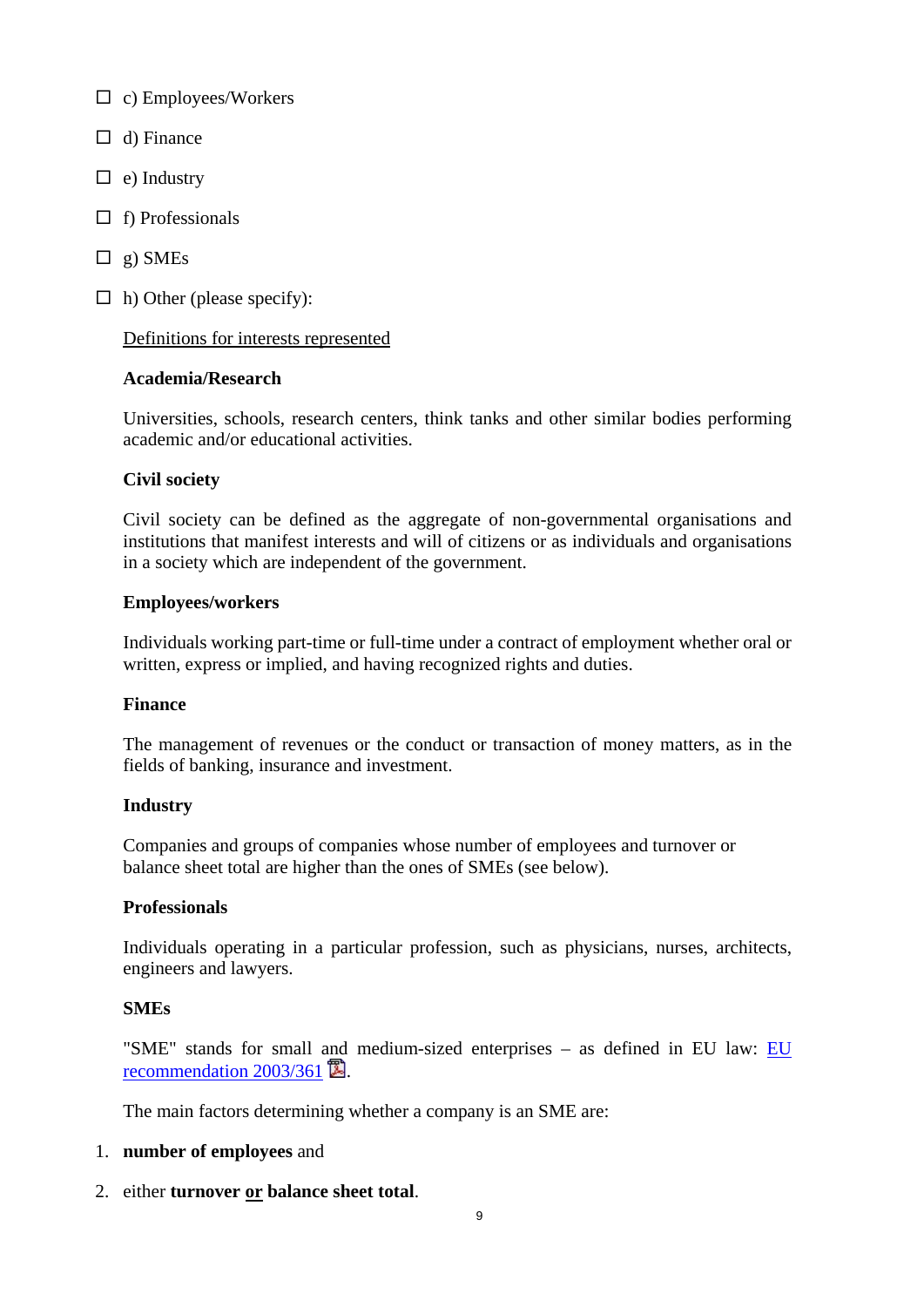|  |  |  | <b>Company category Employees Turnover or Balance sheet total</b> |
|--|--|--|-------------------------------------------------------------------|
|--|--|--|-------------------------------------------------------------------|

| Medium-sized | < 250 | $\leq \epsilon$ 50 m $\leq \epsilon$ 43 m |  |
|--------------|-------|-------------------------------------------|--|
| Small        | < 50  | $\leq \epsilon$ 10 m $\leq \epsilon$ 10 m |  |
| Micro        | < 10  | $\leq \epsilon 2$ m $\leq \epsilon 2$ m   |  |

These ceilings apply to the figures for individual firms only. A firm which is part of larger grouping may need to include employee/turnover/balance sheet data from that grouping too.

# **Other interest**

Interest which is not possible to classify in any other category.

\*\*\*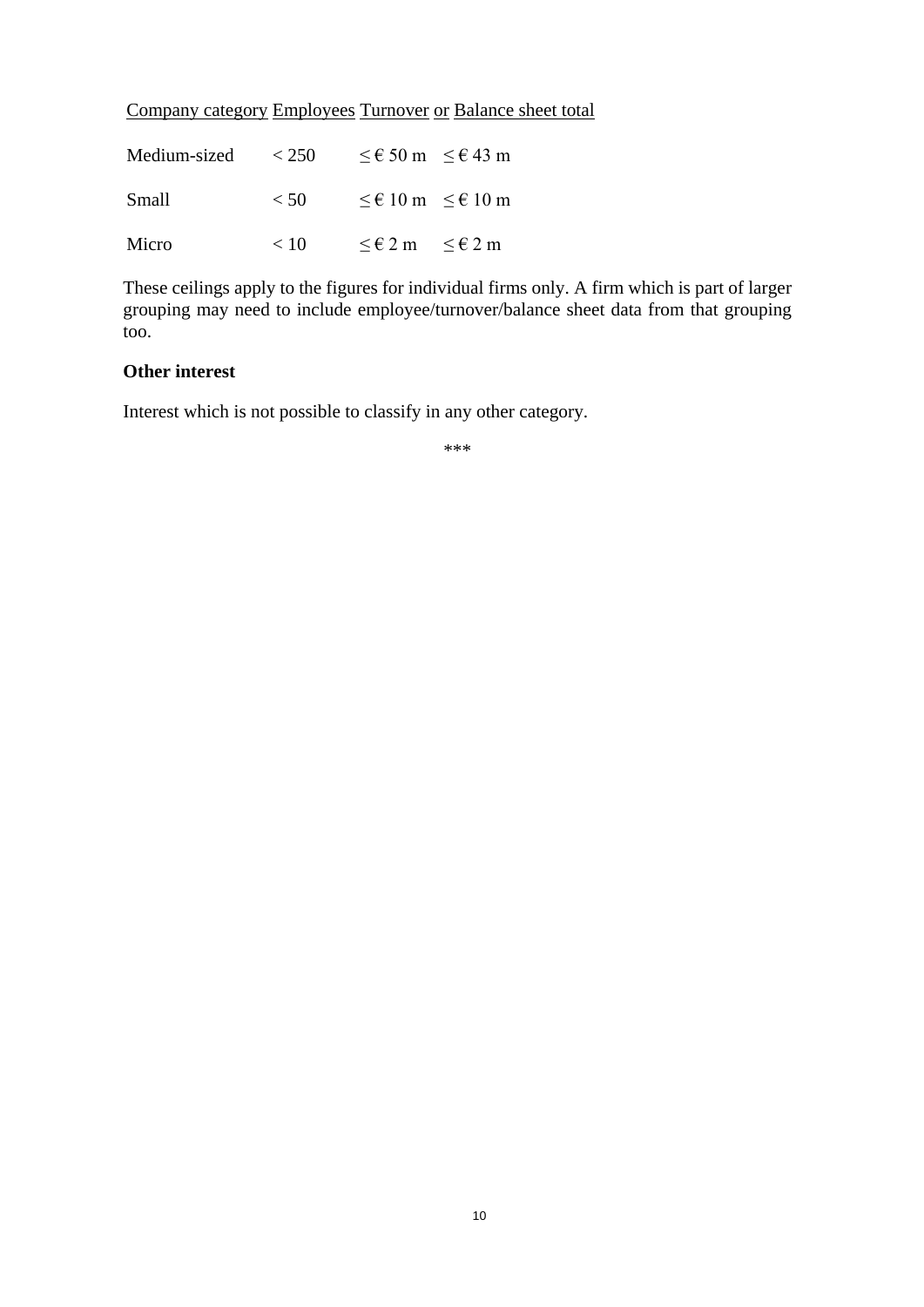# To be filled in by organisations applying to be appointed as Type C members

Please select one **or more policy areas** in which your organisation operate(s):

- $\Box$  Agriculture
- □ Archaeology
- $\Box$  Architecture
- $\Box$  Audiovisual and media
- □ Audit
- $\square$  Banking
- $\square$  Biodiversity
- $\Box$  Civil protection
- $\Box$  Civil service
- $\Box$  Climate
- $\square$  Competition
- $\Box$  Conservation
- $\Box$  Consumer affairs
- $\Box$  Culture
- $\Box$  Cultural Heritage
- $\Box$  Cultural Landscape
- □ Customs
- Development
- $\Box$  Disaster Risk Reduction
- Economy
- $\Box$  Education
- $\square$  Employment and social affairs
- $\Box$  Energy
- $\Box$  Engineering (chemical)
- $\square$  Engineering (civil)
- $\Box$  Engineering (infrastructure)
- $\Box$  Engineering (IT)
- $\Box$  Engineering (maritime)
- $\Box$  Engineering (space policy)
- $\Box$  Engineering (space research)
- $\Box$  Enlargement
- □ Environment
- $\Box$  Equal opportunities
- $\square$  External relations
- $\square$  External trade
- $\Box$  Finance
- $\Box$  Fisheries and aquaculture
- $\Box$  Food safety
- $\Box$  Forestry
- $\Box$  Fundamental rights
- $\Box$  Humanitarian aid
- $\Box$  Industry
- $\Box$  Information society
- $\square$  Innovation
- $\square$  Insurance
- Labour
- $\square$  Land management
- $\Box$  Law (civil)
- $\Box$  Law (corporate)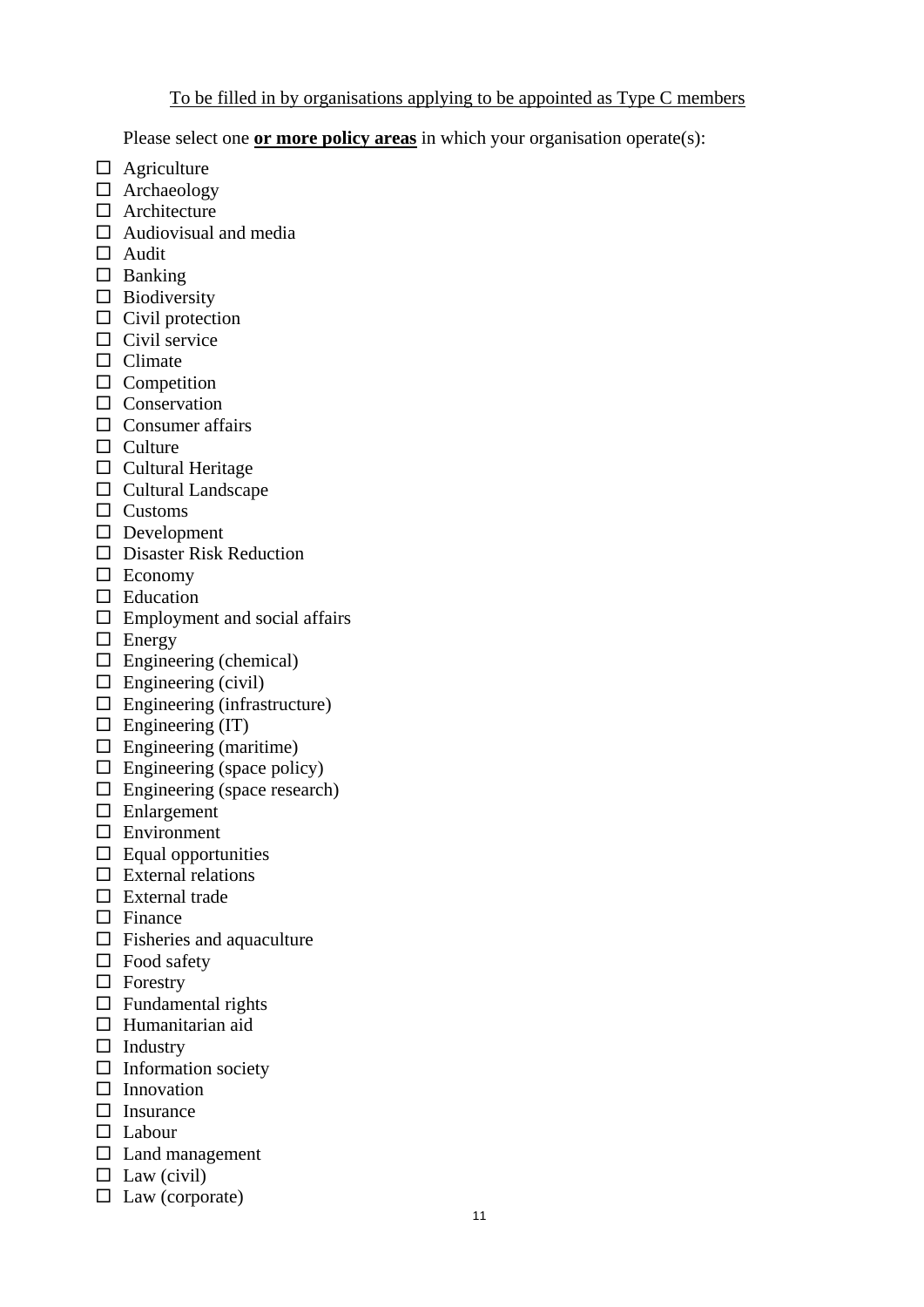- $\Box$  Law (criminal)
- $\Box$  Law (taxation)
- $\square$  Linguistics and Terminology
- $\square$  Livestock
- $\Box$  Medical profession
- $\Box$  Migration
- $\square$  Natural resources
- $\Box$  Plant production
- $\Box$  Public affairs
- $\square$  Public health
- $\Box$  Public relations
- $\Box$  Raw materials
- □ Research
- $\Box$  Science
- $\square$  Science diplomacy
- $\Box$  Security
- $\square$  Smart specialisation
- $\square$  Social service
- $\square$  Space and Satellites (policy)
- $\Box$  Space and Satellites (research)
- $\Box$  Sport
- $\square$  Statistics
- $\square$  Sustainable Development
- $\square$  Systemic eco-innovation
- □ Tax
- $\square$  Trade
- $\square$  Training
- $\Box$  Transport
- $\Box$  Transport of dangerous goods
- $\square$  Urban development
- □ Water
- $\Box$  Youth
- $\Box$  Other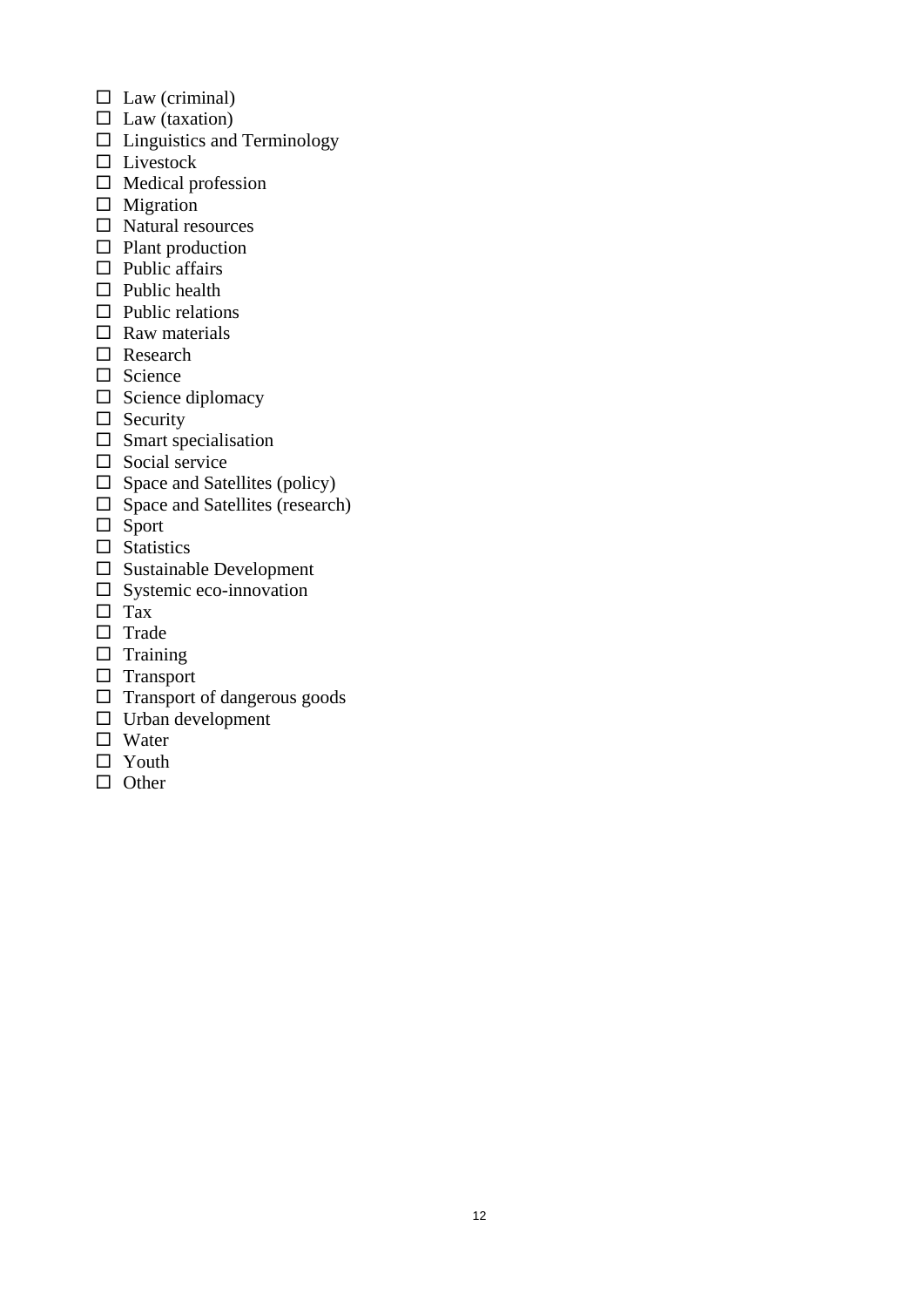| For organisations applying to be appointed as Type C members     |  |  |
|------------------------------------------------------------------|--|--|
|                                                                  |  |  |
|                                                                  |  |  |
|                                                                  |  |  |
|                                                                  |  |  |
| First name of the person applying on behalf of the organisation: |  |  |
| Date: $\dots\dots\dots\dots\dots\dots\dots\dots\dots$            |  |  |
|                                                                  |  |  |

<span id="page-12-0"></span> $\frac{17}{17}$  It is mandatory to use exactly the same name used when registering in the Transparency Register.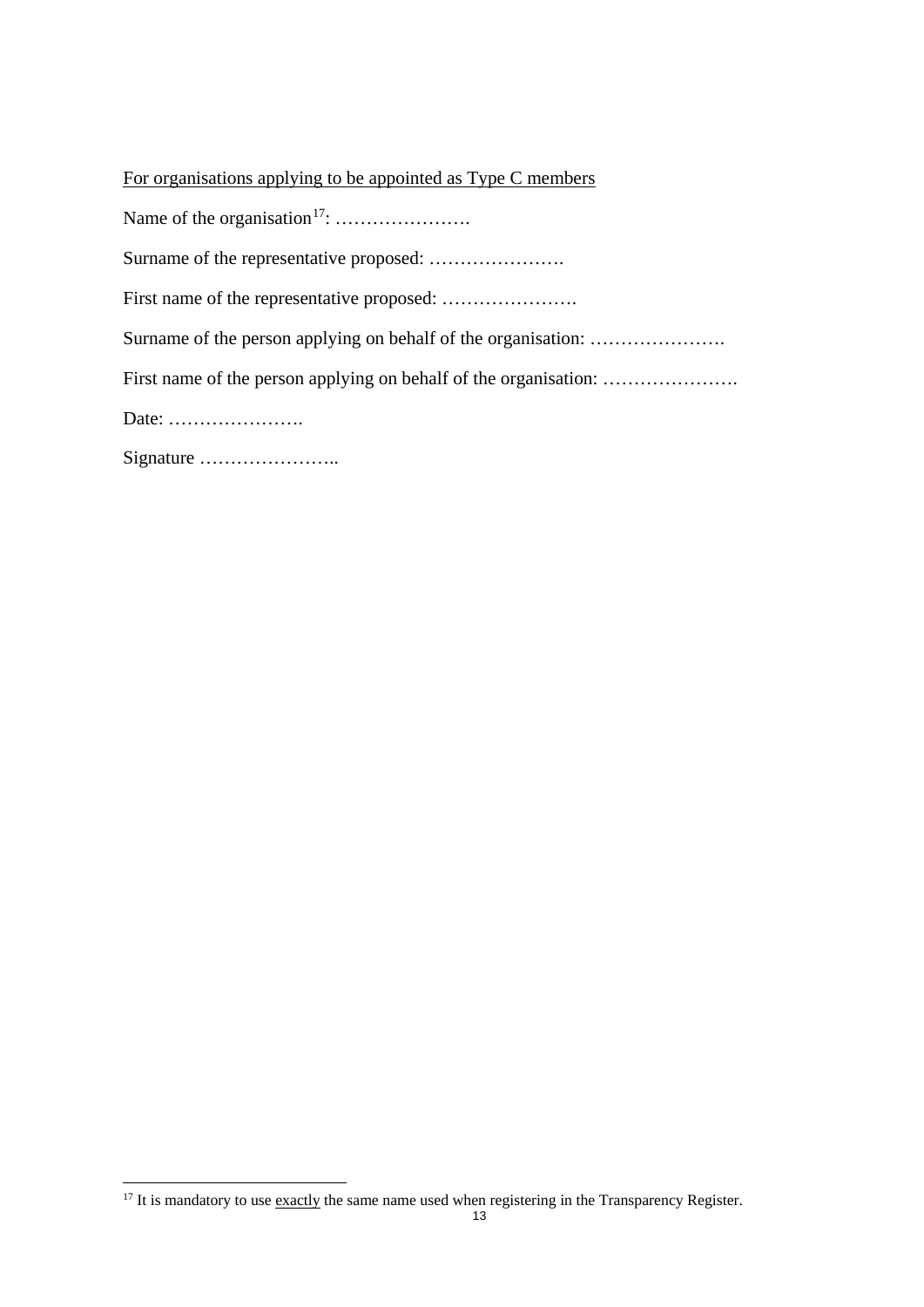# **Annex II: Selection criteria form[18](#page-13-0)**

Applicants are requested to describe how they fulfil the selection criteria listed in this call.

| Proven and relevant competence and<br>experience, including at European and/or<br>international level, in areas relevant to<br>transport of dangerous goods, checks on the<br>transport of dangerous goods by road as<br>well as transportable pressure equipment. |  |
|--------------------------------------------------------------------------------------------------------------------------------------------------------------------------------------------------------------------------------------------------------------------|--|
| Representativeness and / or market share of<br>the organisation in areas relevant to<br>transport of dangerous goods, its<br>enforcement as well as transportable<br>pressure equipment at EU level.                                                               |  |
| Competence, experience and hierarchical<br>level of the proposed representatives.                                                                                                                                                                                  |  |
| Good knowledge of the English language of<br>the proposed representatives.                                                                                                                                                                                         |  |

For organisations applying to be appointed as Type C members

Name of the organisation[19:](#page-13-1) ………………….

Surname of the representative proposed: ………………….

First name of the representative proposed: ………………….

Surname of the person applying on behalf of the organisation: ....................

First name of the person applying on behalf of the organisation: ………………….

Date: ………………….

Signature …………………..

<span id="page-13-0"></span><sup>&</sup>lt;sup>18</sup> This form <u>must</u> be filled in, signed and returned with the application.

<span id="page-13-1"></span> $19$  It is mandatory to use exactly the same name used when registering in the Transparency Register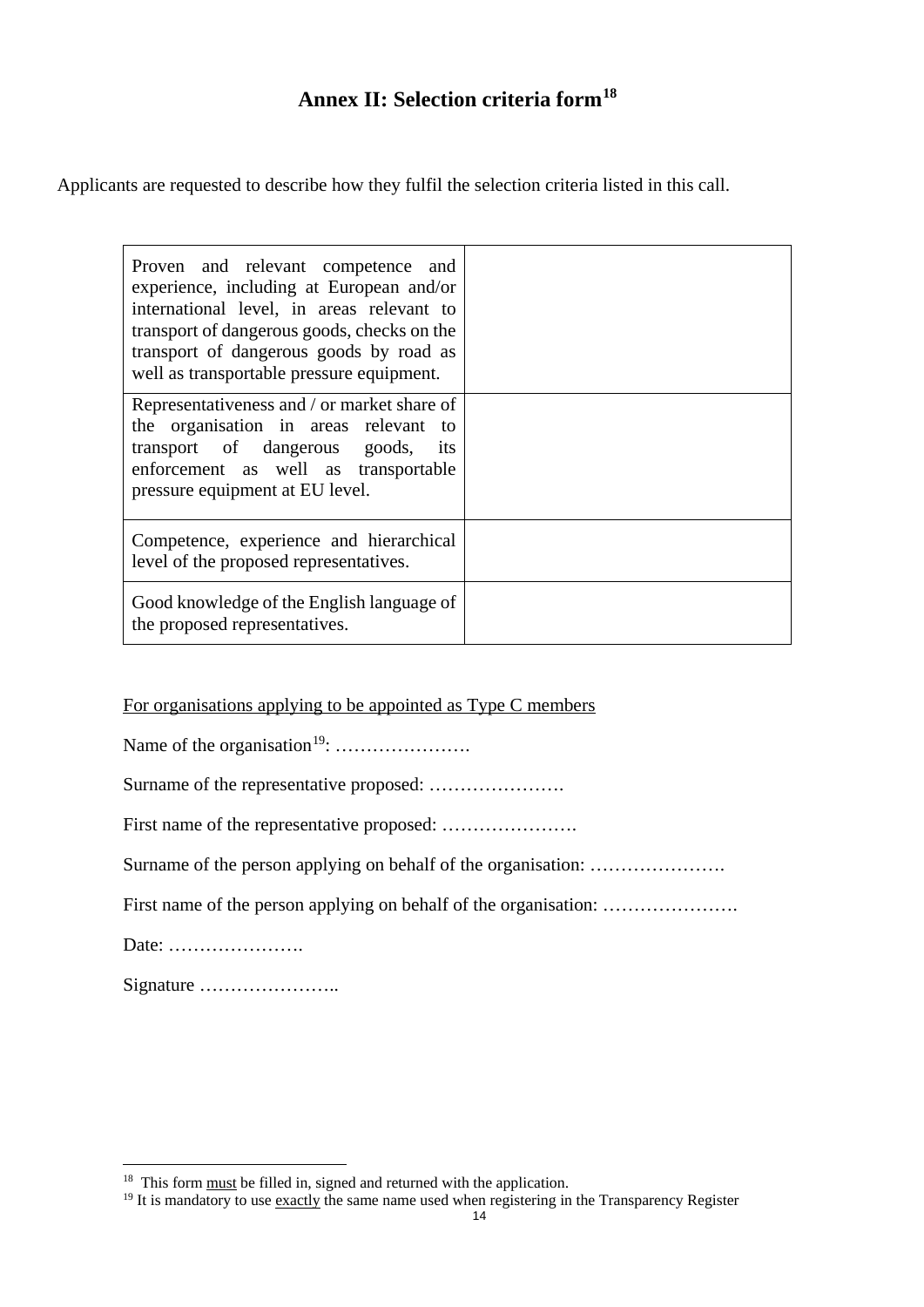# **Annex III Privacy Statement**

### **PROTECTION OF YOUR PERSONAL DATA**

#### **This privacy statement provides information about the processing and the protection of your personal data.**

**Processing operation:** *Selection of members of Commission expert groups and other similar entities[20](#page-14-0) and publication of personal data on the Register of Commission expert groups and other similar entities ("the Register of expert groups").*

#### **Data Controller:**

- *Secretariat-General, Unit G4 (for the processing operation* "Providing a public register of Commission expert groups and other similar entities", DPR-EC-00656)*, and*
- *DG MOVE, Unit C.2 (for the processing operation* "Selection of members of Commission expert groups *and other similar entities*", DPR-EC-01066*).*

#### **Table of Contents**

- **1. Introduction**
- **2. Why and how do we process your personal data?**
- **3. On what legal ground(s) do we process your personal data?**
- **4. Which personal data do we collect and further process?**
- **5. How long do we keep your personal data?**
- **6. How do we protect and safeguard your personal data?**
- **7. Who has access to your personal data and to whom is it disclosed?**
- **8. What are your rights and how can you exercise them?**
- **9. Contact information**
- **10. Where to find more detailed information?**

<span id="page-14-0"></span><sup>&</sup>lt;sup>20</sup> Provisions included in this privacy statement referring to expert groups equally apply to their subgroups.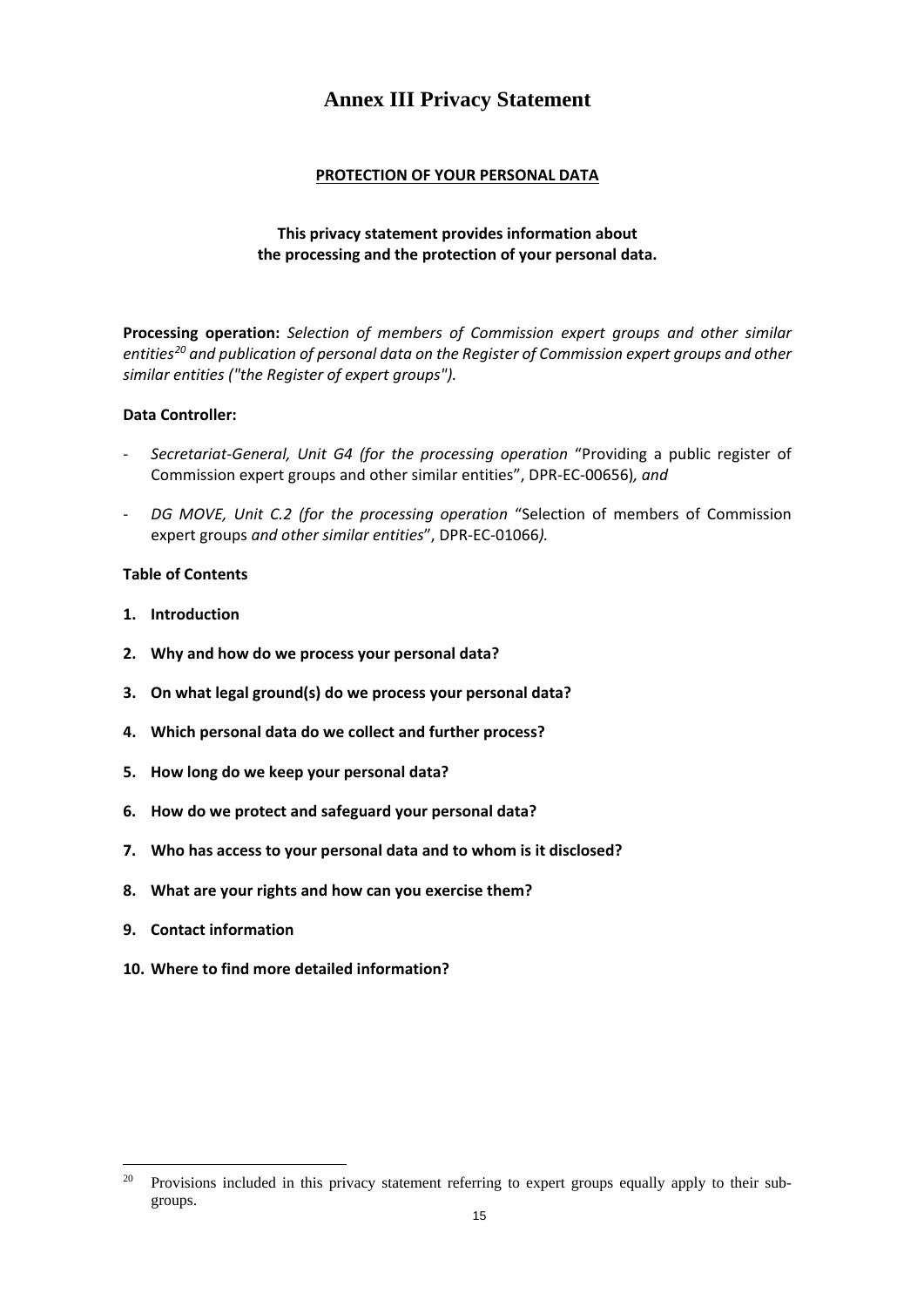# **1. Introduction**

The European Commission (hereafter 'the Commission') is committed to protect your personal data and to respect your privacy. The Commission collects and further processes personal data pursuant to [Regulation \(EU\) 2018/1725](https://eur-lex.europa.eu/legal-content/EN/TXT/?uri=uriserv:OJ.L_.2018.295.01.0039.01.ENG&toc=OJ:L:2018:295:TOC) of the European Parliament and of the Council of 23 October 2018 on the protection of natural persons with regard to the processing of personal data by the Union institutions, bodies, offices and agencies and on the free movement of such data.

This privacy statement explains the reasons for the processing of your personal data, the way we collect, handle and ensure protection of all personal data provided, how that information is used and what rights you have in relation to your personal data. It also specifies the contact details of the responsible Data Controller with whom you may exercise your rights, of the Data Protection Officer and of the European Data Protection Supervisor.

This privacy statement concerns the following processing operations:

(1) "selection of members of Commission expert groups and other similar entities" undertaken by the Commission department which runs the selection process for your expert group and which is the Data Controller for the selection process, DG MOVE, C.2 Road Safety, and

(2) "publication of personal data on the Register of expert groups and other similar entities" undertaken by the Commission, Secretariat-General, Unit G.4 which is the Data Controller together with the Commission department managing your expert group.

As a rule, the selection of expert group members is carried out via public calls for applications, except for Member States' authorities and other public entities and for certain representative bodies established by Union legislation for advice in specific areas.

The Register of expert groups and other similar entities is a public database containing a list of Commission expert groups and other similar entities and their sub-groups. For each expert group, the Register provides valuable information including personal data on the members of the expert groups, and their alternate, if any, members' representatives, as well as of the groups' observers and their representatives. The Register also includes documents that are produced and discussed by expert groups and which can contain personal data.

For the purpose of this privacy statement and the corresponding records, the term "expert groups" describes Commission expert groups in the sense of Article 2(1) of Commission Decision  $C(2016)3301^{21}$  $C(2016)3301^{21}$  $C(2016)3301^{21}$  and their sub-groups, as well as other similar entities in the sense of Article 2(2) of Commission Decision C(2016)3301 and their sub-groups.

# **2. Why and how do we process your personal data?**

### Purpose of the processing operations:

The Data Controllers collect and use your personal data to manage Commission expert groups, in particular by selecting their members and observers, and to ensure transparency on expert groups' membership and activities. In that context, in order to select among the applicants who best fulfil the selection criteria mentioned in the call for applications, Commission services collect

<span id="page-15-0"></span><sup>&</sup>lt;sup>21</sup> Commission Decision C(2016)3301 of 30 May 2016 establishing horizontal rules on the creation and operation of Commission expert groups.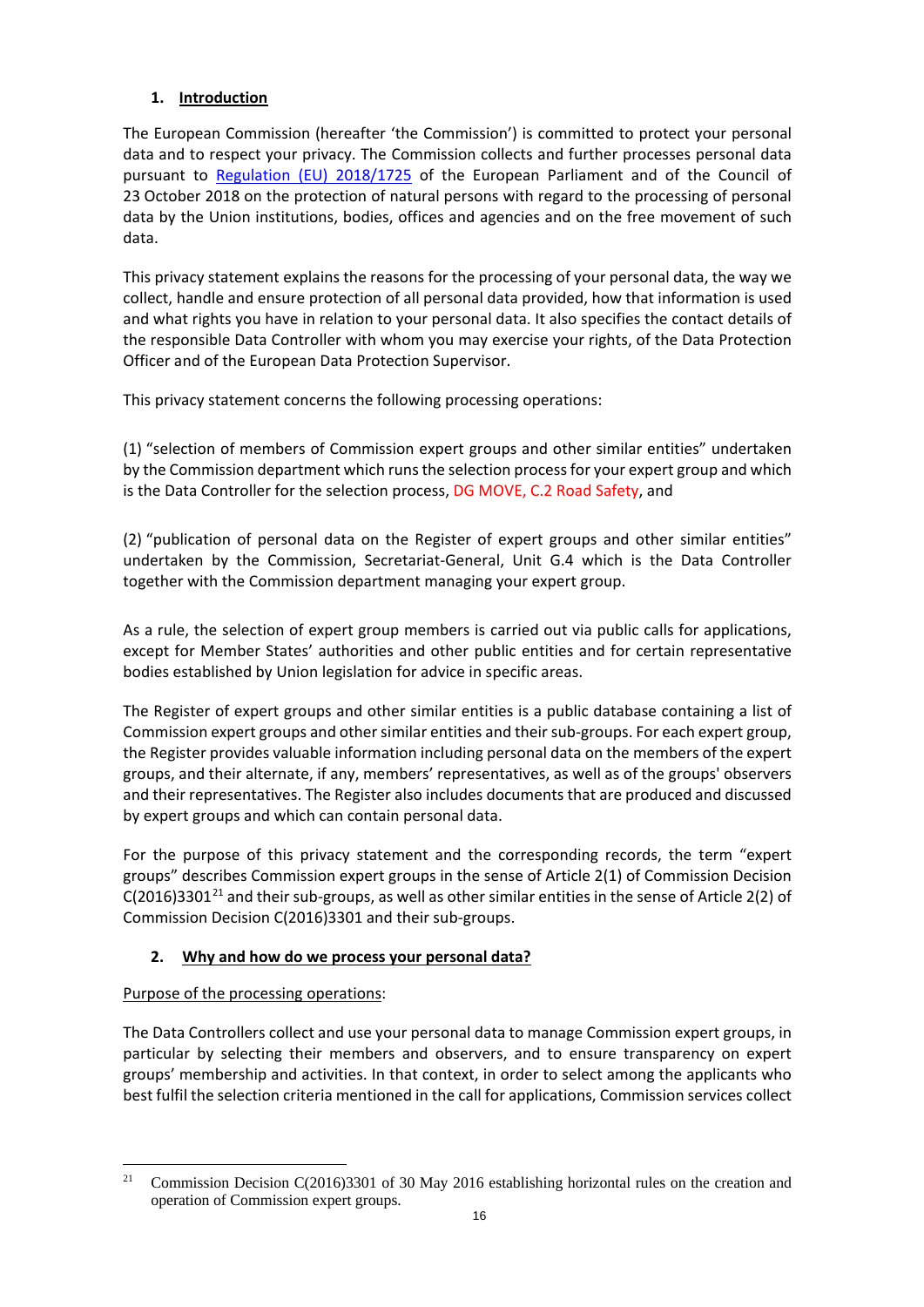and assess personal information of candidate members and observers of the expert groups, of representatives of candidate members and observers.

Furthermore, Commission services collect and assess personal information of observers and members' and observers' representatives of the expert groups which are not selected through a public call for applications.

For candidates, personal data is stored by the Commission service managing the expert group. The names of the representatives of organisations, Member States and other public entities, as well as the name of specific national departments or other public authority which they represent may also be made publicly available on the Register of expert groups.

Your personal data will not be used for an automated decision-making including profiling.

#### **3. On what legal ground(s) do we process your personal data**

We process your personal data, because processing is necessary for the performance of a task carried out in the public interest (Article 5(1)(a) of Regulation (EU) 2018/1725), since it allows for the selection of members of expert groups) and also increases the transparency on expert groups. Processing is also necessary to comply with a legal obligation to which the controller is subject (Article 5(1)(b) of Regulation (EU) 2018/1725). The Union act for such necessary processing under Article 5(1)(a) and (b) of Regulation (EU) 2018/1725 is Commission Decision C(2016)3301 of 30 May 2016 establishing horizontal rules on the creation and operation of Commission expert groups and in particular Articles 10 and 22 thereof.

As regards, in particular, the declarations of interests filled in by candidate members to be appointed in a personal capacity in expert groups, the processing of personal data serves the public interest of enabling the Commission to verify in the process of selection the experts' independence in providing advice to the Commission. Furthermore, the public disclosure of declarations of interests of those experts once appointed allows for public scrutiny of the interests declared by these experts, which is necessary in order to ensure public confidence in the independence of these experts. The public disclosure of declarations of interests also ensures a high degree of transparency with respect to the membership of expert groups and aims at contributing to fostering the integrity of the experts in question.

Any publication of names of the representatives of organisations, Member States' authorities and other public entities in the Register of expert groups is based on consent (Article 5(1)(d) of Regulation (EU) 2018/1725).

### **4. Which personal data do we collect and further process***?*

In order to carry out these processing operations, the Data Controller may collect the following categories of personal data:

- *Name;*
- *Function;*
- *Contact details (for example, e-mail address, telephone number, mobile telephone number, fax number, postal address, company and department, country of residence, IP address);*
- *Information for the evaluation of selection criteria or eligibility criteria (for example, expertise, technical skills and languages, educational background, professional experience, including details on current and past employment);*
- *Nationality;*
- *Gender;*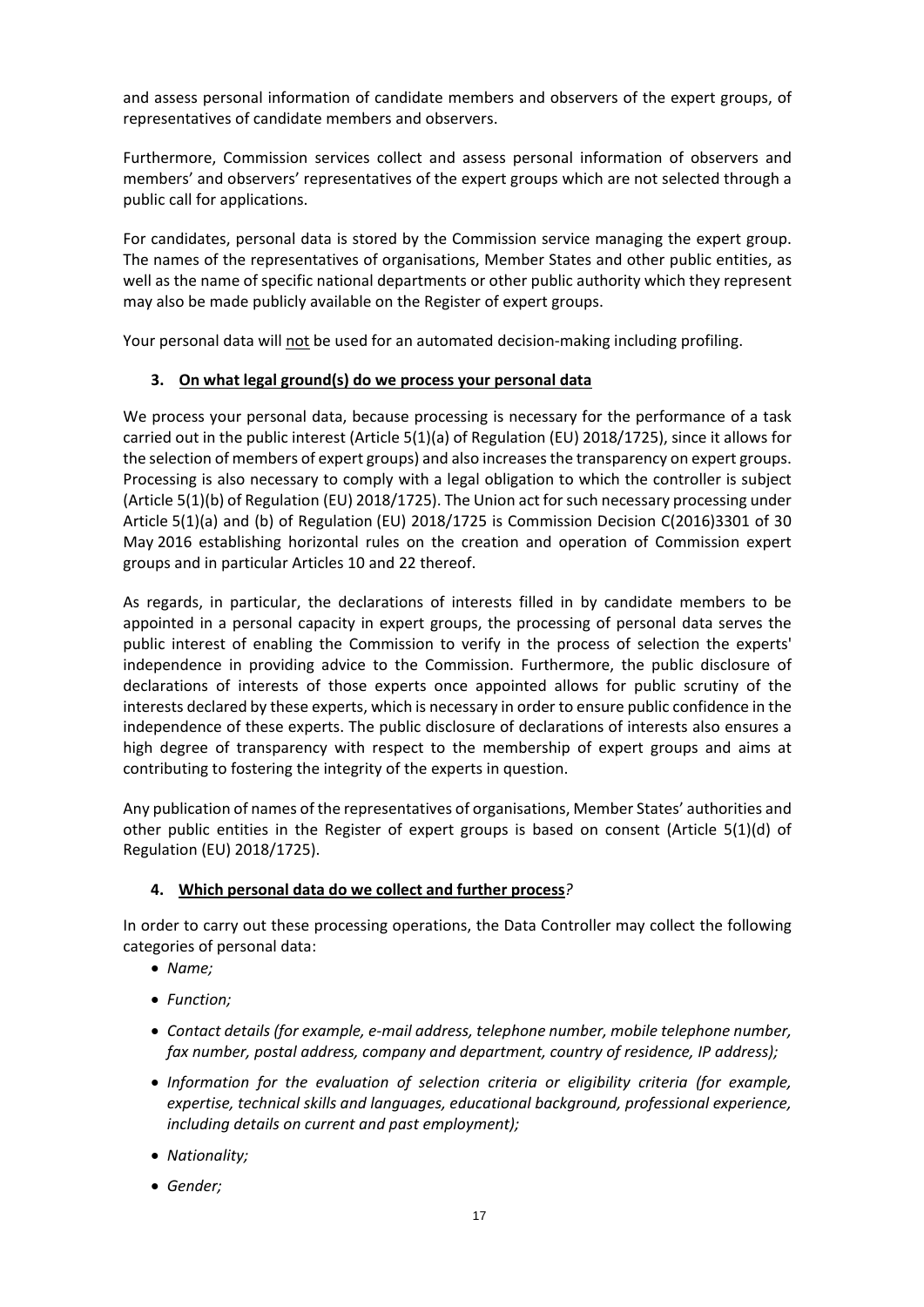• *Interest represented (for organisations applying to be appointed as members of expert groups or sub-groups, as well as for their designated representatives);*

The provision to the Commission service of the personal data required is mandatory to meet a legal requirement of selecting members of expert groups as set in Commission Decision C(2016)3301. In principle, the types of personal data listed above (with the exception of contact details and information for the evaluation of selection criteria or eligibility criteria) are made publicly available on the Register of expert groups, in order to comply with the legal requirement to ensure transparency on the composition and functioning of Commission expert groups. If you do not provide the personal data required, possible consequences are that you will not be considered for selection as a member of an expert group or, if already selected, your membership will be suspended.

With the prior freely given, specific, informed and unambiguous consent of the representatives of organisations, Member States' authorities and other public entities, their names may also be published on the Register.

#### **5. How long do we keep your personal data?**

The Data Controller only keeps your personal data for the time necessary to fulfil the purpose of collection or further processing. The following modalities apply:

- The competent Commission services keep personal data submitted to them as part of rejected applications for three years after the end of the selection process and do not process them for other purposes; these personal data are not published on the Register of expert groups.
- − The expert group and some types of personal data of its members and observers, as described in Heading 4, are published on the Register of expert groups during the duration of existence of the expert group.
- − When an individual is no longer member or observer or representative of a member or observer of an expert group listed in the Register of expert groups, all personal data related to this individual, including a declaration of interests, is removed from the Register and is therefore not public anymore.
- The competent Commission services keep personal data for the period during which the relevant individual is a member or an observer or a representative of a member or of an observer of the group and for five years after the date on which the individual is no longer member or observer or representative of a member or observer of the group.
- − When a group is closed down, it remains published in the Register of expert groups for five years, with the indication 'Closed'. Those types of personal data other than the declarations of interests of members appointed in personal capacity that were published while the group was active remain visible on the Register of expert groups during these five years. On the contrary, the said declarations of interests are removed from the Register after closure of a group and are therefore not public anymore; they are however kept by the competent Commission service for a period of five years after the closure of the group.
- An XML file is created daily with all the information regarding active groups. All versions of this file, showing the situation of the Register of expert groups as of the day it was created, are stored in a file server for 5 years and are not public.

#### **6. How do we protect and safeguard your personal data?**

Personal data submitted in paper form is stored in the competent Commission service. All personal data in electronic format (e-mails, documents, databases, uploaded batches of data, etc.) are stored on the servers of the Commission*.* All processing operations are carried out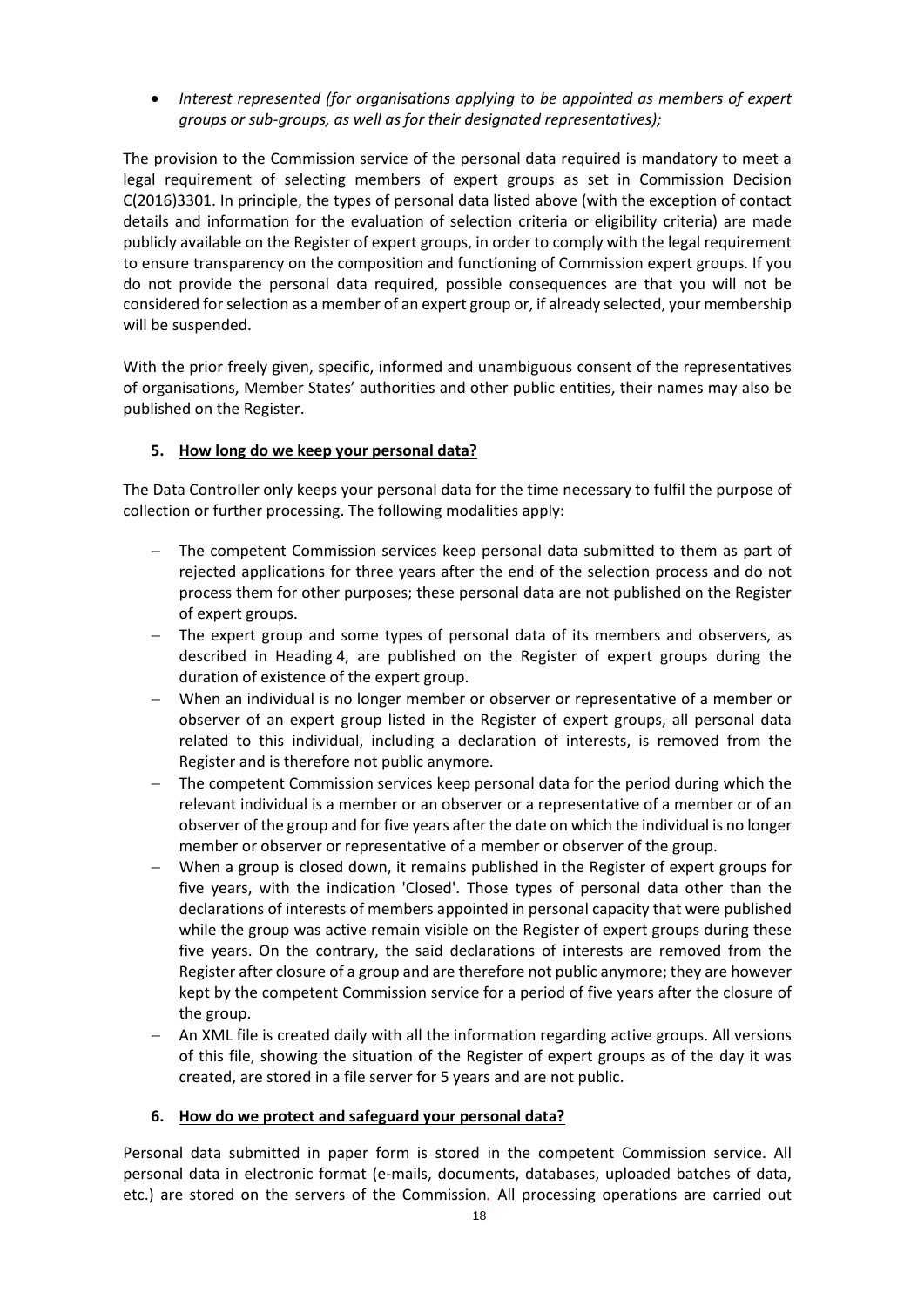pursuant to the [Commission Decision \(EU, Euratom\) 2017/46](https://eur-lex.europa.eu/legal-content/EN/TXT/?qid=1548093747090&uri=CELEX:32017D0046) of 10 January 2017 on the security of communication and information systems in the European Commission.

In order to protect your personal data, the Commission has put in place a number of technical and organisational measures. Technical measures include appropriate actions to address online security, risk of data loss, alteration of data or unauthorised access, taking into consideration the risk presented by the processing and the nature of the personal data being processed. Organisational measures include restricting access to the personal data solely to authorised persons with a legitimate need to know for the purposes of this processing operation.

### **7. Who has access to your personal data and to whom is it disclosed?**

Access to your personal data collected in the course of the process of selection of members of expert groups is provided to the Commission staff authorised for carrying out this processing operation and to other authorised Commission staff according to the "need to know" principle. Such staff abide by statutory, and when required, additional confidentiality agreements.

Certain personal data collected, as explained in Headings 4 and 5, is publicly available on the Register of expert groups.

The XML files referred to in Heading 5 are only accessible to a reduced number of users in the Secretariat-General (System Owner) and IT development team within the Commission (System Supplier).

Please note that pursuant to Article 3(13) of Regulation (EU) 2018/1725, public authorities (e.g. Court of Auditors, EU Court of Justice) which may receive personal data in the framework of a particular inquiry in accordance with Union or Member State law shall not be regarded as recipients. The further processing of those data by those public authorities shall be in compliance with the applicable data protection rules according to the purposes of the processing.

The information we collect will not be given to any third party, except to the extent and for the purpose we may be required to do so by law.

#### **8. What are your rights and how can you exercise them?**

You have specific rights as a 'data subject' under Chapter III (Articles 14-25) of Regulation (EU) 2018/1725, in particular the right to access your personal data and to rectify them in case your personal data is inaccurate or incomplete. Under certain conditions, you have the right to erase your personal data, to restrict the processing of your personal data, to object to the processing and the right to data portability.

You have the right to object to the processing of your personal data on grounds relating to your particular situation in accordance with Article 23(1) of Regulation (EU) 2018/1725.

As indicated in Heading 4, if you are a representative of an organisation, Member State or another public entity, you may consent to have your name published on the Register of expert groups. You can withdraw your consent at any time by notifying the Data Controller. The withdrawal will not affect the lawfulness of the processing carried out before you have withdrawn the consent.

Finally, and only as regards the publication of your name on the Register of expert groups, you may submit a request to the competent Commission service for a derogation where justified on compelling legitimate grounds in relation to your specific situation (such as the case where the publication of your name on the Register of expert groups could endanger your security or integrity).